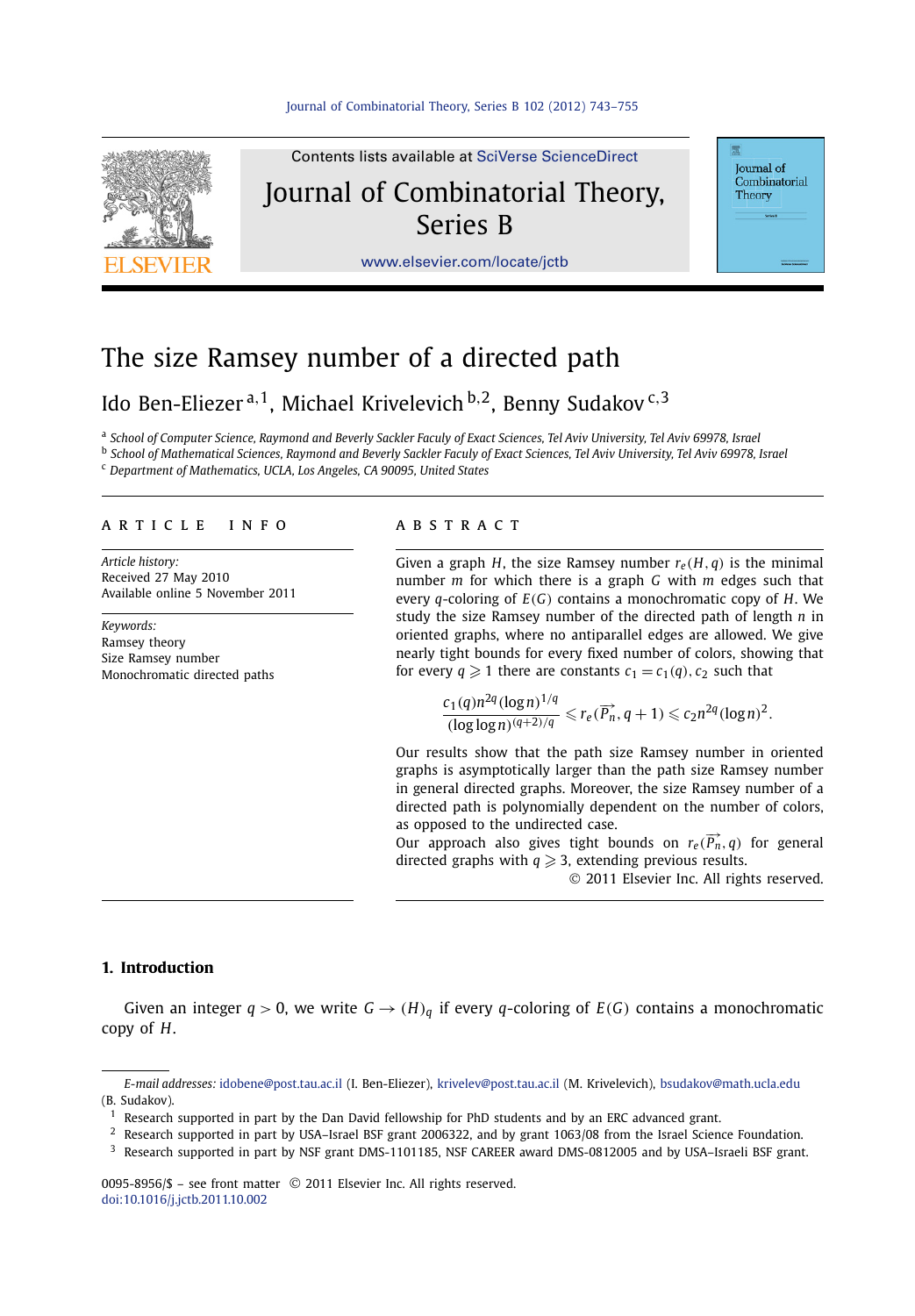The study of size Ramsey numbers (initiated in [10]) is concerned with the following questions. Given a graph *H*, what is the minimum number of edges *m* for which there is a graph *G* with *m* edges such that  $G \rightarrow (H)_q$ ?

Denote by  $r_e(H, g)$  the size Ramsey number of *H* with respect to coloring with *q* colors. That is,

$$
r_e(H, q) = \min\{|E(G)| \mid G \to (H)_q\}.
$$

The study of  $r_e(K_n, q)$  is essentially equivalent to the study of the original Ramsey number. Namely, it can be verified that if  $r_e(K_n, q) = m$  then a clique with exactly *m* edges has the desired property. This result is attributed to Chvátal in [10].

Beck proved [8] that for every constant  $q > 0$ , the size Ramsey number of the undirected path on *n* vertices is linear in *n*, answering a question of Erdős. Namely, there is a constant  $c_q$  such that

$$
r_e(P_n,q)\leqslant c_qn.
$$

Later Alon and Chung [3] provided an explicit construction of graphs with this property. The linearity of the size Ramsey number for bounded degree trees was proved by Friedman and Pippenger [12].

#### *1.1. Directed graphs*

In this work we focus on the size Ramsey number in directed graphs, and in particular on the size Ramsey number of a directed path on *n* vertices.

Raynaud [16] proved that every red–blue coloring of the complete symmetric directed graph (a directed graph in which between every two vertices there are edges in both directions) has a Hamilton cycle which is the union of two monochromatic paths (a simple proof can be found in [14]). In particular, this shows that the size Ramsey number of the path  $\overrightarrow{P_n}$  for directed graphs with antiparallel (opposite) edges is  $O(n^2)$ . Reimer [17] proved that every digraph with the property that every red– blue coloring has a path of length *n* must have *Ω(n*<sup>2</sup>*)* edges, therefore proving that Raynaud's bound for non-simple directed graphs is tight up to a constant factor.

In this work we provide nearly tight bounds for the size Ramsey number of directed paths in oriented graphs, where no antiparallel edges are allowed. We show that this number is asymptotically larger than the path size Ramsey number when such edges are allowed. Our approach also generalizes to the case of non-simple directed graphs, and we provide nearly tight bounds for such graphs for every constant  $q \geqslant 3$ .

Our first result is a lower bound on the size Ramsey number.

**Theorem 1.** For every  $q \ge 1$  there is a constant  $c_1 = c_1(q)$  such that

$$
r_e(\overrightarrow{P_n}, q+1) \geqslant \frac{c_1 n^{2q} (\log n)^{1/q}}{(\log \log n)^{(q+2)/q}}.
$$

We also have the following almost matching upper bound.

**Theorem 2.** *There is an absolute constant c<sub>2</sub> such that for every*  $q \ge 1$ 

$$
r_e(\overrightarrow{P_n}, q+1) \leqslant c_2 n^{2q} \cdot (\log n)^2.
$$

 $M$ oreover, a random tournament  $T_N$  on  $N=\Theta$  ( $n^q$  log $\,n)$  vertices satisfies  $T_N\to (\overrightarrow{P_n})_{q+1}$  with high probability.

We stress that Theorem 1 proves that the size Ramsey number of a directed path in oriented graphs is asymptotically larger than the size Ramsey number in general directed graphs for any fixed number of colors.

In the course of the proof of Theorem 2, we actually prove the following asymmetric Ramsey property.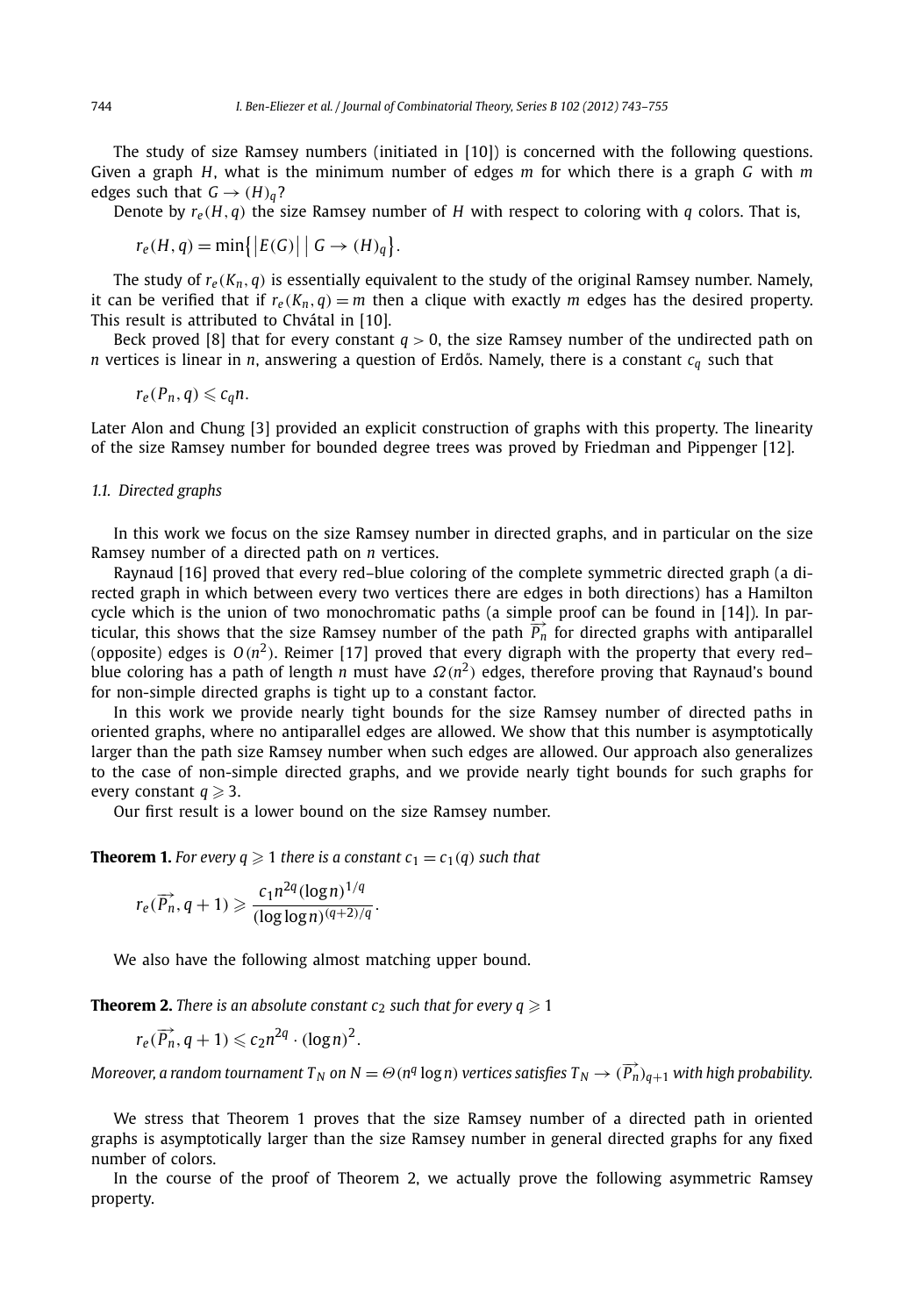**Theorem 3.** *There is an absolute constant c such that the following holds. There is an oriented graph G with cn*<sup>2</sup> · *(*log*n)*<sup>2</sup> *edges such that every red–blue coloring of E(G) contains a red path of length n or a blue path of length n* log*n.*

Our approach also gives matching lower and upper bounds for the case of directed non-simple graphs with more than 2 colors, where antiparallel edges are allowed. This generalizes the results of Raynaud [16] and Reimer [17] to any fixed *q*.

**Proposition 4.** *The size Ramsey number of a directed path on n vertices for q*+1 *colors in directed, non-simple graphs is Ω(n*2*<sup>q</sup>).*

**Proposition 5.** *The size Ramsey number of a directed path on n vertices for q*+1 *colors in directed, non-simple graphs is*  $O(n^{2q})$ *.* 

Note that here we show that the size Ramsey number (both for simple or non-simple directed graphs) of a directed path is polynomially dependent on the number of colors, in contrast to the undirected case where changing the number of colors changes the size Ramsey number by a constant factor, as follows from the above mentioned result of Beck [8].

#### *1.2. Organization of the paper*

The rest of the paper is organized as follows. In Section 2 we provide some notation and definitions and present well-known theorems that will be used later on. In Section 3 we present the proofs of our lower bounds, proving Theorem 1 and Proposition 4. In Section 3 we prove the upper bounds, showing Theorem 2, Theorem 3 and Proposition 5. Finally, in Section 5 we present some concluding remarks and open problems.

Throughout the paper we assume that the underlying parameter  $n$  is large enough. We do not try to optimize constants, and all logarithms are in base 2. We ignore all floor and ceiling signs whenever these are not crucial.

### **2. Preliminaries**

All the graphs we consider are directed. An oriented (or simple) graph is a graph with no antiparallel (or opposite) edges. Given a set of vertices  $A \subseteq V$ , we denote by  $E(A)$  the set of edges in the induced subgraph *G*[*A*]. The in-degree of a vertex *v*, denoted by *d*−*(v)*, is the number of edges that are directed into *v*, and the out-degree of *v*, denoted by  $d^+(v)$  is the number of edges directed from *v*. The degree of *v* is  $d^+(v) + d^-(v)$ , and we let  $\Delta(G)$  be the maximum degree in a graph G and *δ*(*G*) be the minimum degree in *G*. For a vertex *v* we let  $N^+(v) = {u ∈ V: (v, u) ∈ E}$  and call this set the *out-neighbors* of *v*. We also let  $N^{-}(v) = \{u \in V : (u, v) \in E\}$  and call this set the *in-neighbors* of *v*. For a set of vertices A we let  $N^+(A)$  be  $\bigcup_{a \in A} N^+(a)$ . A set of vertices is *acyclic* if it does not span a directed cycle. The *length* of a directed path is the number of edges it contains. The *edge density* of a directed graph  $G = (V, E)$  is  $\frac{|E|}{|V|^2}$ .

The complete graph on *n* vertices, denoted by *Kn*, is an undirected graph for which every pair of vertices is connected. A *complete symmetric* directed graph is a non-simple directed graph where between every two vertices there are edges in both directions. A tournament is an oriented graph where between every two vertices there is an edge in exactly one of the directions.

A *k*-coloring of a graph is a mapping of the vertices to {1*,...,k*} such that every two adjacent vertices are mapped to distinct values. The chromatic number of a graph *G*, denoted by *χ(G)*, is the minimum *k* such that *G* is *k*-colorable. It is well known that every graph of maximum degree *d* is *(d* + 1*)*-colorable. A Hamilton cycle in *G* is a cycle that visits every vertex in *G* exactly once.

We will use the following two theorems several times throughout the paper. The first one, also mentioned in the Introduction, is due to Raynaud [16] (see, e.g., [14] for a proof).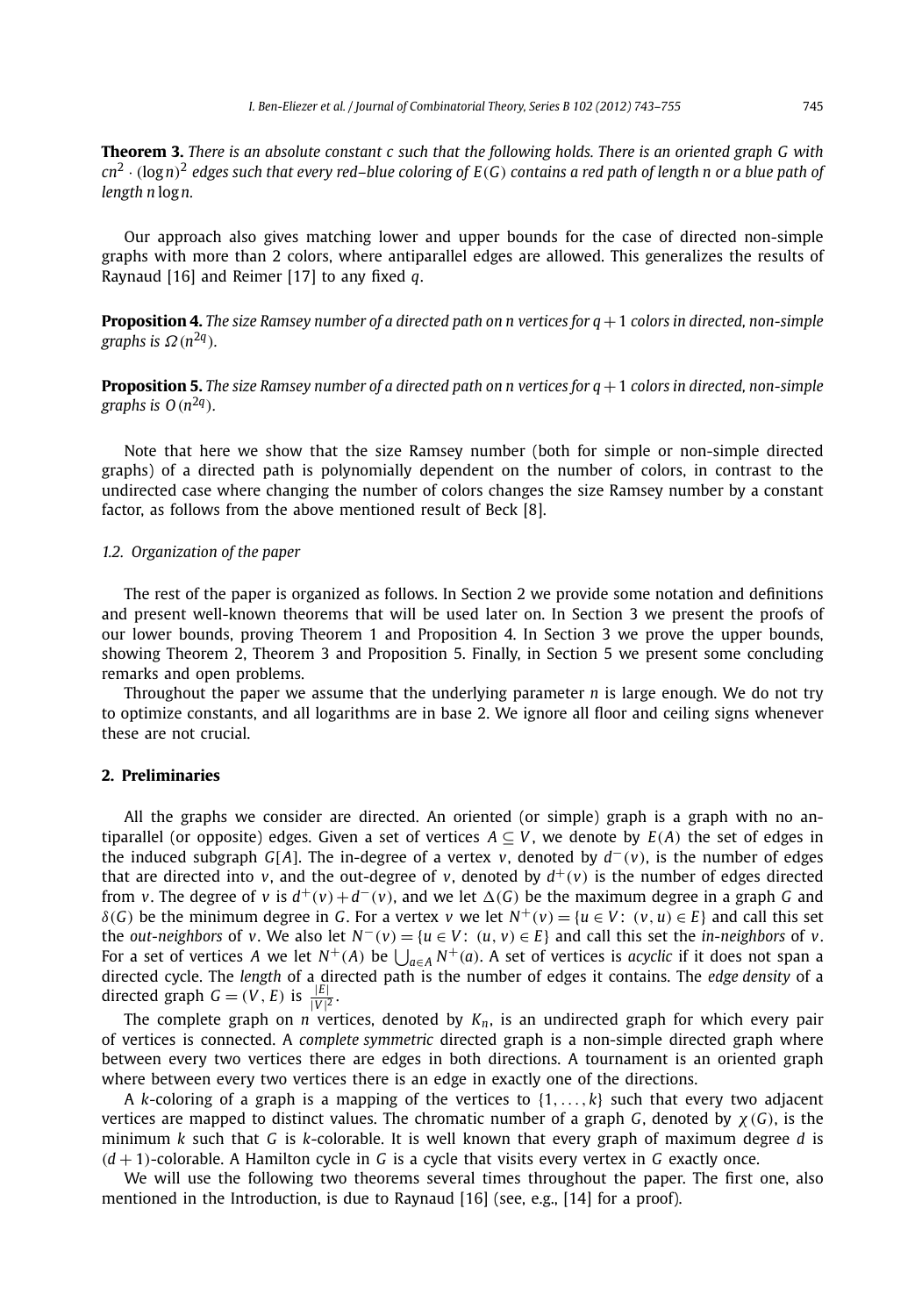**Theorem 2.1.** *Let G be a complete symmetric directed graph on t vertices. Then every red–blue coloring of E(G) contains a Hamilton cycle which is the union of two monochromatic paths. In particular, it contains a monochromatic path of length t/*2*.*

We also need the following simple theorem that was proved independently by Gallai [13] and Roy [18] (see, e.g., [15, Chapter 9, Problem 9], for a proof).

**Theorem 2.2.** Let G be a directed graph with no path longer than t. Then G is  $(t + 1)$ -colorable.

#### **3. Lower bounds**

In this section we show that every oriented graph with relatively few edges has an edge coloring without a long monochromatic path. We first prove that every sparse oriented graph has a large acyclic set, and then use it to show that every graph admits a partition into a relatively small number of independent sets and acyclic sets. We conclude by showing that given such a partition we can color the edges with no long monochromatic path.

#### *3.1. Sparse graphs have large acyclic sets*

The following lemma is well known and easy.

**Lemma 3.1.** *Every tournament on n vertices has an acyclic set of size*  $|\log n| + 1$ .

**Proof.** We may assume that  $n = 2^k$  for some integer *k*, as otherwise we can take any subotournament of size  $2^{\lfloor \log n \rfloor}$ . We prove it by induction on *k*, and note that the case  $k = 0$  is trivial. Suppose that the induction hypothesis is true for *k*, and we next prove it for  $k+1$ . Indeed, every tournament on  $2^{k+1}$ vertices contains a vertex *v* with out-degree at least  $2^k$ . By induction hypothesis,  $N^+(v)$  contains an acyclic set *A* of size  $k + 1$ , and thus  $A \cup \{v\}$  is an acyclic set of size  $k + 2$ , as required.  $\Box$ 

Since every oriented graph is a subgraph of a tournament, we get the following direct consequence.

**Corollary 3.2.** *Every oriented graph on n vertices has an acyclic set of size* log*n.*

Our main result in this subsection is that every sparse oriented graph has a large acyclic set. This is a directed version of a lemma by Erdős and Szemerédi [11]. Although it can be derived from their result, we include here a self-contained proof for the sake of completeness.

**Lemma 3.3.** *There is an absolute constant c >* 0 *such that the following holds. Every oriented graph G with n vertices and at most*  $\varepsilon n^2$  *edges, where*  $\varepsilon \geqslant \frac{1}{n}$ *, contains an acyclic set of size*  $\frac{c\log n}{\varepsilon\log{(1/\varepsilon)}}$ *.* 

**Proof.** Let *G* be an oriented graph with *n* vertices and *εn*<sup>2</sup> edges. We can assume that *ε <* 1*/*4 as otherwise the lemma follows easily by taking *c* small enough and applying Corollary 3.2. Let  $G' =$ *(V , E)* be the subgraph of *G* obtained by removing every vertex with in-degree greater than 2*εn*. Observe that we removed at most  $n/2$  vertices from *G* and therefore  $|V| \ge n/2$ .

Let *U* be a maximum acyclic set in *G'*, and assume that  $|U| < \frac{\log n}{10 \varepsilon \log(1/\varepsilon)}$ . Since  $\varepsilon \geqslant 1/n$ , we can also assume that |*U*| *< n/*20 as otherwise we are done. Since every vertex has in-degree at most 2*εn*, we have

$$
\sum_{v\in U}d^-(v)<2\varepsilon n|U|.
$$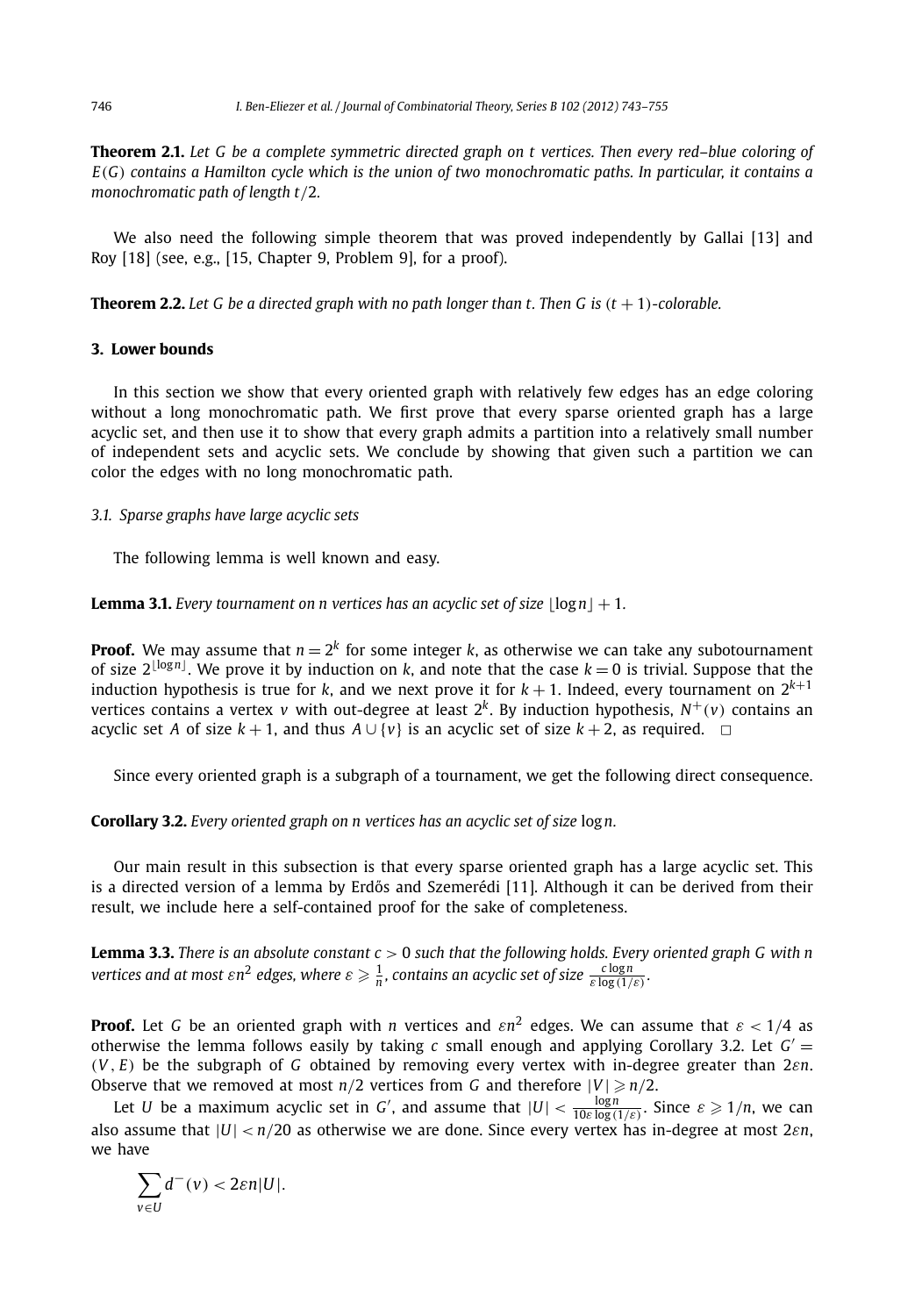Let  $R^*$  be the set of vertices in  $V \setminus U$  with at least  $5\varepsilon|U|$  out-neighbors in *U*, then  $|R^*| \leq \frac{2n}{5}$ , as otherwise the total number of edges directed into *U* is more than  $2\varepsilon n|U|$ . Let  $R = V \setminus (U \cup R^*)$  be the set of vertices outside *U* with at most 5*ε*|*U*| out-neighbors in *U*, and we conclude that

$$
|R|\geqslant n/2-2n/5-|U|\geqslant n/20.
$$

For every vertex  $v \in R$  we define a set of vertices  $S_v \subseteq U$  of size exactly  $5\varepsilon|U|$  that contains *N*<sup>+</sup>(*v*)∩*U*. Using the inequality  $\binom{n}{k}$  ≤ ( $\frac{en}{k}$ )<sup>k</sup>, we get that the total possible number of subsets of *U* of this size is

$$
\binom{|U|}{5\varepsilon|U|} \leqslant \left(\frac{e}{5\varepsilon}\right)^{5\varepsilon|U|} \leq 2^{\frac{\log n}{2\log(1/\varepsilon)}\cdot \log \frac{e}{5\varepsilon}} \leqslant n^{1/2}.
$$

Therefore, by the pigeonhole principle, there is a set  $R' \subset R$  of size at least  $\frac{n}{20n^{1/2}} = \frac{n^{1/2}}{20}$  such that  $|N^+(R') \cap U| \leqslant 5\varepsilon |U|.$ 

By Corollary 3.2, *R'* contains an acyclic set  $R'' \subseteq R'$  of size at least  $\frac{1}{2} \cdot (\log n - 10)$ . Note that  $R'' \cup (U \setminus N^+(R'))$  is an acyclic set of size at least

$$
|R''| + |U| - 5\varepsilon|U| \geq |U| + \frac{1}{2}(\log n - 10) - \frac{\log n}{2\log(1/\varepsilon)} > |U|,
$$

assuming that *ε <* 1*/*4 and *n* is large enough. Therefore, we get a contradiction as *U* is not a maximum acyclic set, and the lemma follows.  $\Box$ 

#### *3.2. Acyclic colorings and coloring acyclic sets*

In this subsection we give two building blocks that will be used later in the proof of Theorem 1. We first consider the case where we are given a coloring of the edges in some induced disjoint sets without a long monochromatic path, and we wish to color the edges between them while keeping the length of a longest monochromatic path relatively small. We then consider the case when we are given an acyclic set, and show how to color its edges with no long monochromatic path.

Given a set of vertices *A* and a coloring  $\varphi$  of  $E(A)$ , let  $\ell_{\varphi}(A)$  be the length of a longest monochromatic path of in *A* with respect to *ϕ*.

We prove the following.

**Lemma 3.4.** Let  $A_1, \ldots, A_k$  be disjoint sets of vertices in a directed graph, and let  $\varphi$  be a coloring of  $\bigcup_{i=1}^k E(A_i)$ with  $(q + 1)$  colors such that for every  $1 \leqslant i \leqslant k$  we have  $\ell_\varphi(A_i) \leqslant r.$  Then  $\varphi$  can be extended to a  $(q + 1)$ *coloring*  $\varphi'$  *of*  $E(\bigcup_{i=1}^k A_i)$  *such that* 

$$
\ell_{\varphi'}\left(\bigcup_{i=1}^k A_i\right) \leqslant q(r+1) \cdot \lceil \sqrt[4]{k} \rceil.
$$

**Proof.** Let *s* be the minimal integer such that  $k \leqslant s^q$ . For each  $1 \leqslant i \leqslant k$ , we denote by *(i)* the representation of *i* in base-*s* with exactly *q* digits. That is, we represent each index as a vector of length *q*, letting  $(i)_y$  be the yth coordinate of *i*, and for each  $1 \leqslant y \leqslant q$ ,  $0 \leqslant (i)_y \leqslant s - 1$ .

We now define an acyclic coloring of the edges between the sets. For two sets  $A_i$  and  $A_j$ , we color all the edges from  $A_i$  to  $A_j$  as follows. If there is an index *y* such that  $(i)_y < (j)_y$ , we color all the edges in color *y* (if more than one choice of *y* is possible, choose one arbitrarily). Otherwise, we color all the edges from  $A_i$  to  $A_j$  in color  $q + 1$ .

Note that by the definition of the new coloring, if a monochromatic path leaves a set *Ai* it will never return to this set. Also, if P is a monochromatic path colored by  $1 \leqslant y \leqslant q,$  then the  $y$ th coordinates of all the sets visited by the path are all distinct, and therefore there are at most *s* sets in the path. For a monochromatic path *P* that is colored by  $(q + 1)$ , if  $A_j$  is visited by *P* after it visits  $A_i$  then  $(i)_y \geqslant (j)_y$  for every coordinate  $1 \leqslant y \leqslant q$ , and there is a strict inequality in at least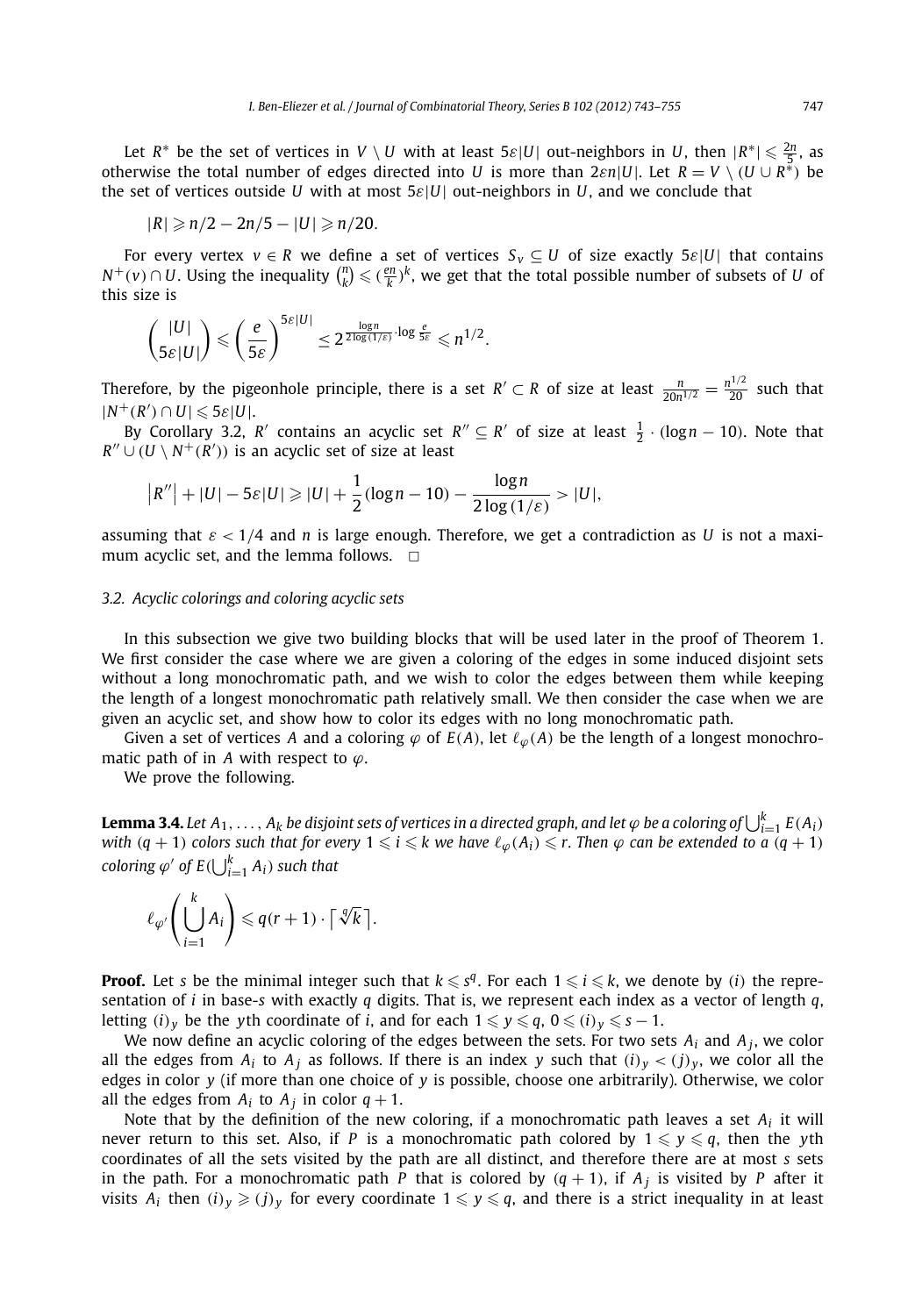one coordinate. Therefore, the sums of the coordinates of all the sets visited by the path are all distinct, and hence such a path visits at most *sq* distinct sets.

We conclude that every monochromatic path colored by  $1 \leqslant y \leqslant q$  visits at most  $s \leqslant sq$  distinct sets, and every monochromatic path colored by  $q + 1$  visits at most *sq* sets.

A longest monochromatic path contains at most *r* edges from each *Ai*, plus one edge that leaves *Ai* . *A* longest monochromatic path contains at most *r* edges from each  $A_i$ , plus one edge that leaves  $A_i$ .<br>It visits at most  $qs = q\lceil \sqrt[q]{k} \rceil$  sets. Therefore, the length of this path is bounded by  $q(r + 1) \cdot \lceil \sqrt[q]{k} \rceil$ , claimed.  $\Box$ 

In particular, we get the following immediate corollary, that generalizes an argument of Reimer [17].

**Corollary 3.5.** *Let G be a k-colorable graph. There is a (q* + 1*)-coloring of E(G) with no monochromatic path* **Corollary 3.5.** Let C<br>longer than q∫∜k].

We next show similarly that one can color the edges of an acyclic graph *Z* without creating a long monochromatic path, given an upper bound on the length of any directed path in *Z*.

**Lemma 3.6.** *Let Z be an acyclic graph in which a longest directed path has t edges. There is a q-coloring of E*(*Z*) with no monochromatic path longer than  $\lceil \sqrt[q]{t+1} \rceil$ .

**Proof.** Let *s* be the minimal number such that  $t + 1 \leqslant s^q$ , and we prove that there is a *q*-coloring with no monochromatic path longer than *s*. For a vertex *v* let  $\ell_Z(v)$  be the length of a longest path in *Z* that ends in  $v$ , and for each  $0 \leqslant i \leqslant t$  let

$$
Z_i = \{v: \ell_Z(v) = i\}.
$$

Note that these sets are well defined since *Z* is an acyclic graph. Moreover, each *Zi* is an independent set and all the edges in the graph are directed from  $Z_i$  to  $Z_j$  for  $j > i$ . Let (*i*) be the encoding of the number  $i$  in base  $s$  with exactly  $q$  digits. Observe that for each  $j > i$  there is an index  $1 \leqslant y \leqslant q$ for which  $(j)_y > (i)_y$ . We now define the coloring as follows. For  $j > i$ , we color all the edges from  $Z_i$ to  $Z_i$  in color y where y is an index such that  $(j)_y > (i)_y$ . If there is more than one feasible choice of *y*, we choose one of them arbitrarily.

Again, we get that in every monochromatic path of color  $y$ , all the sets  $Z_i$  that are visited by the path have distinct *y*th coordinate, and there is at most one vertex from each  $Z_i$ . We conclude that every monochromatic path contains at most *s* vertices, as required.  $\Box$ 

We will also need the following well-known and simple claim, and we give its proof for completeness.

**Claim 3.7.** Let G be an undirected graph with m edges. Then  $\chi$  (G)  $\leqslant$  2 $\sqrt{m}$ .

**Proof.** Every optimal vertex coloring contains an edge between every two color classes, hence *m (***<sup>***X***<sub>(</sub>***G***</sub>)</sup> and we get that**  $\chi$ **(***G***)**  $\leq$  **2** $\sqrt{m}$  **as required.**  $\Box$ 

**Proof of Theorem 1.** Let  $G = (V, E)$  be a directed graph with  $\frac{c_1 n^{2q} (\log n)^{1/q}}{(\log \log n)^{(q+2)/q}}$  edges. Define

$$
X = \left\{ v \in V : d^+(v) + d^-(v) \leqslant \left( \frac{n}{2q} \right)^q \right\}.
$$

Note that  $\Delta(G[X]) \leqslant \frac{n}{2q}$ <sup>q</sup> (when *G*[*X*] is considered here as an undirected graph), and therefore,  $\chi(G[X]) \leq (n \frac{n}{2q})^q + 1$ . By Corollary 3.5, there is a  $(q + 1)$ -coloring of  $E(X)$  with no monochromatic path longer than  $n/2 + q$ .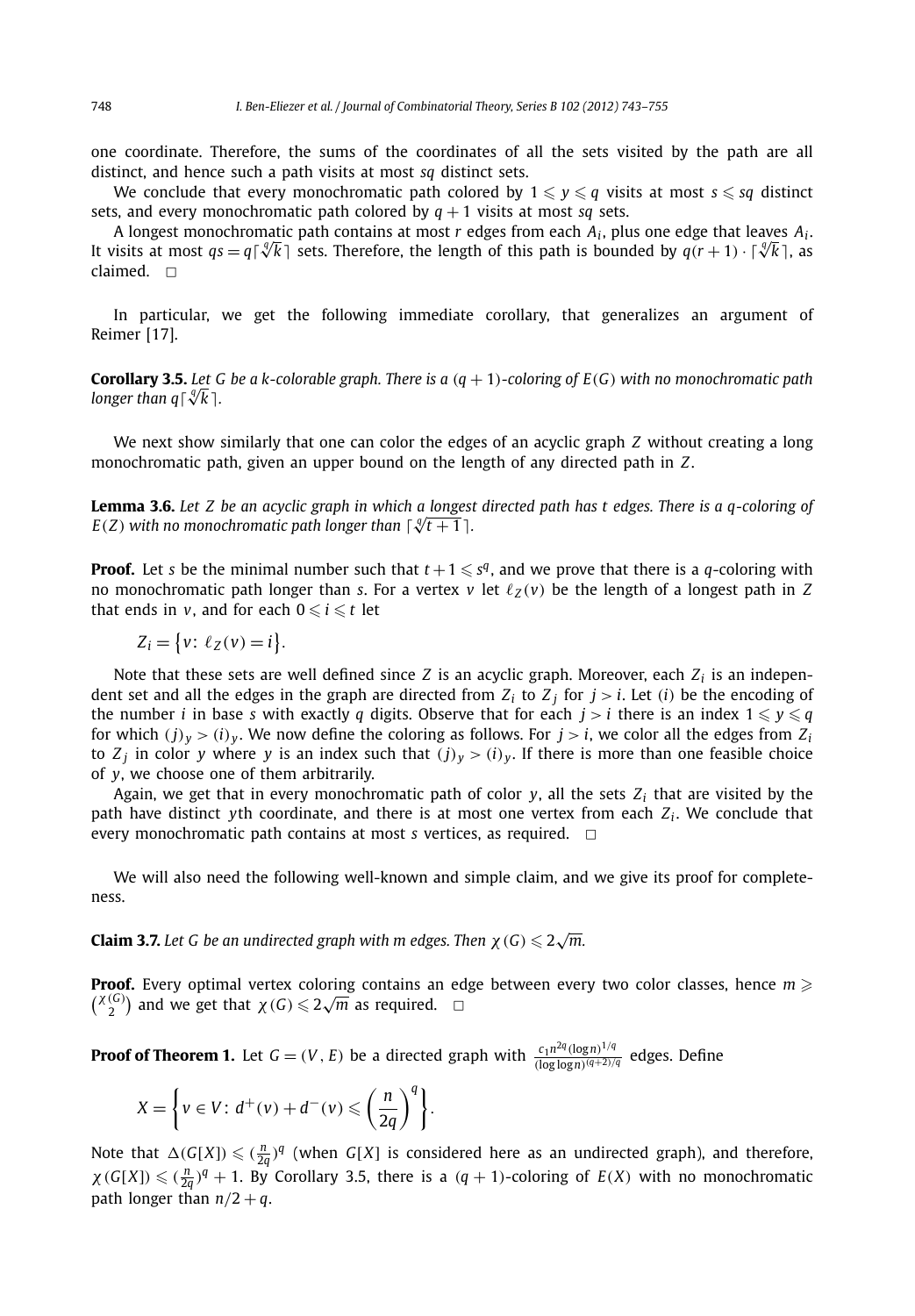Let  $Y = V \setminus X$ , and  $|Y| = m$ . Since  $|E(G)| \leqslant \frac{c_1 n^{2q} (\log n)^{1/q}}{(\log \log n)^{(q+2)/q}}$  and every vertex in Y has at least  $(\frac{n}{2q})^q$ incident edges, we have by double counting

$$
m \leqslant \frac{2|E|}{(\frac{n}{2q})^q} \leqslant \frac{2c_1(2q)^q n^q (\log n)^{1/q}}{(\log \log n)^{(q+2)/q}}.
$$
\n(3.1)

Consider the following procedure that partitions most of the vertices in *Y* into *Θ(*log log*n)* families  $Y^{(1)}, Y^{(2)}, \ldots$ , where each family is composed of just a few acyclic sets.

Roughly speaking, we partition our vertices into acyclic sets as follows. We maintain an index *i*, and at the *i*th step we find acyclic sets that cover approximately  $m/2<sup>i</sup>$  vertices, and group these sets to a *family Y (i)* . To this end, at the beginning of each step we fix a number *ai* for which we are guaranteed by Lemma 3.3 that throughout the *i*th step we can always find an acyclic set of size *ai* . By the end of the procedure, most of the vertices are partitioned into families, and each family is composed of acyclic sets of the same size.

We initiate the procedure by taking  $i = 1$  and  $Y' = Y$ , where *i* represents the step number. At the beginning of step *i*, we fix  $\varepsilon_i = \frac{|E(Y')|}{(m/2^i)^2}$  and  $a_i = \frac{c \log(m/2^i)}{\varepsilon_i \log(1/\varepsilon_i)}$  (where *c* is an absolute constant given by Lemma 3.3), and also set  $j = 1$ . The step ends when  $|Y'| \leqslant m/2^i$ .

At the *i*th step, we repeatedly find an acyclic set  $Z_{i,j}$  in *Y'* of size  $a_i$ , and set  $Y' := Y' \setminus Z_{i,j}$  and then increase *j* by one.

The procedure terminates when  $|E(Y')| \leqslant \frac{n^{2q}}{(16q)^{2q}}$ .

We first stress that for every *i, j* we can find an acyclic set *Zi,<sup>j</sup>* as claimed. Observe that during each step, the value  $\varepsilon_i$  is fixed, the number of edges does not increase, and the number of vertices is at least *m/*2*<sup>i</sup>* . Hence, *ε<sup>i</sup>* is an upper bound on edge density during the step. Therefore, Lemma 3.3 guarantees the existence of an acyclic set  $Z_{i,j}$  of size exactly  $a_i$ .

Let  $Y^{(i)} = \{Z_{i,j}\}$  be the family of acyclic sets that is constructed at step *i*, and let  $k_i = |Y^{(i)}|$ . We next bound the size of a longest monochromatic path in  $\bigcup_{j=1}^{k_i} Z_{i,j}$  for every *i*, and start with  $i=1.$ 

Let *ε* be the edge density in *Y*. Then  $\varepsilon = \varepsilon_1/4$ . It is easy to verify that  $\frac{\log m - 1}{\log(1/\varepsilon) - 2} \geq \frac{\log m}{\log(1/\varepsilon)}$  (since clearly  $m^2 \geqslant 1/\varepsilon$ ) and hence the size of each acyclic set is at least

$$
\frac{c \log(m/2)}{\varepsilon_1 \log(1/\varepsilon_1)} = \frac{c(\log m - 1)}{4\varepsilon(\log(1/\varepsilon) - 2)} \geqslant \frac{c \log m}{4\varepsilon \log(1/\varepsilon)}.
$$

As we complete the first step just after we cover at least *m/*2 vertices with acyclic sets, we get that the number of acyclic sets satisfies  $k_1 \leqslant \frac{(m/2)\cdot 4\varepsilon\log{(1/\varepsilon)}}{\varepsilon\log m}+1.$  Moreover, since all acyclic sets are of the same size, the size of each  $Z_{1,j}$  is bounded by  $\frac{m/2}{k_1-1}$ .

By Lemma 3.6, we get that the edges of each acyclic set  $E(Z_{1,j})$ , for every  $1 \leqslant j \leqslant k_1,$  can be colored with  $(q + 1)$  colors with no monochromatic path longer than  $\sqrt[q+1]{\frac{m}{k_1-1}} + 1$ . We then can apply Lemma 3.4 to color the edges between  $Z_{1,j_1}$  and  $Z_{1,j_2}$  for each  $j_1, j_2$ . The number of sets is  $k_1$ , and the size of a longest monochromatic path in each of them is bounded by  $\sqrt[q+1]{\frac{m/2}{k_1-1}} + 1$ . We conclude that the edges of  $\bigcup Z_{1,j}$  admit a  $(q + 1)$ -coloring with no monochromatic path longer than

$$
q(\sqrt[q]{k_1}+1)\cdot \left(\sqrt[q+1]{\frac{m/2}{k_1-1}}+2\right)\leqslant 2q\left(\frac{m^q k_1}{2^q}\right)^{\frac{1}{q(q+1)}}.
$$

Note that the edge density *ε* in *Y* satisfies

$$
\varepsilon \le \frac{|E|}{m^2} = \frac{c_1 n^{2q} (\log n)^{1/q}}{m^2 (\log \log n)^{(q+2)/q}}.
$$
\n(3.2)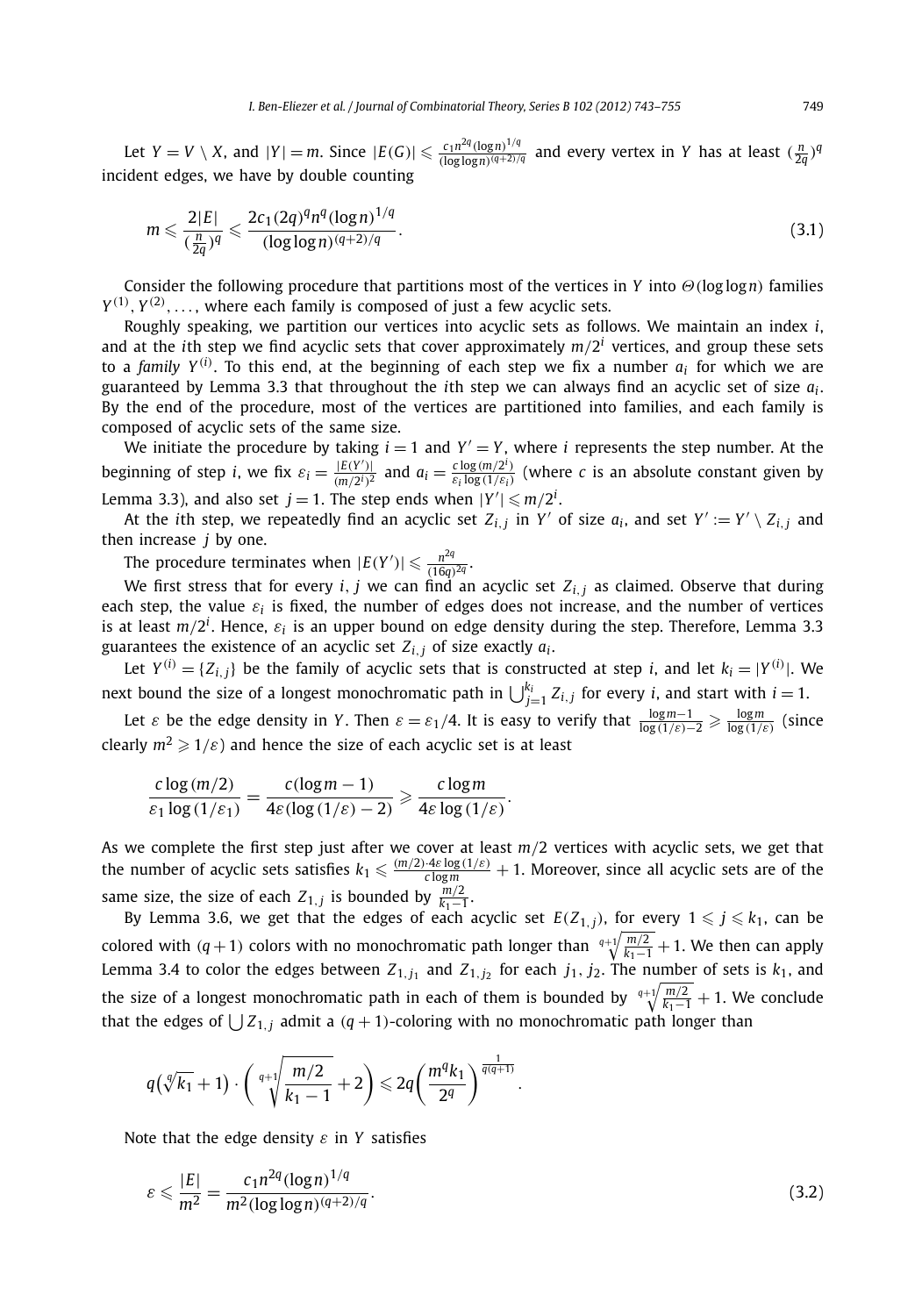Moreover, since we assume that the number of edges is at least  $\frac{n^{2q}}{(16q)^{2q}}$  (as otherwise the procedure terminates before this step begins), we get that  $\frac{1}{\varepsilon} = \frac{m^2}{|E(Y)|} \leqslant \frac{m^2(16q)^{2q}}{n^{2q}}$  and therefore by (3.1)

$$
\log(1/\varepsilon) \leqslant \log\left(\frac{(16q)^{2q}}{n^{2q}} \cdot \frac{4c_1^2(2q)^{2q}n^{2q}(\log n)^{2/q}}{(\log\log n)^{(2q+4)/q}}\right) \leqslant 2\log\log n,\tag{3.3}
$$

assuming that *n* is large enough.

Therefore, we have the following bound:

$$
\frac{m^q k_1}{2^q} \leq \frac{m^{q+1} \varepsilon \log (1/\varepsilon)}{2^{q-2} c \log m}
$$
\n
$$
\leq \frac{m^{q-1} c_1 n^{2q} (\log n)^{1/q} \log \log n}{2^{q-3} c \log m \cdot (\log \log n)^{(q+2)/q}}
$$
\n
$$
\leq \frac{8(2q)^{q(q-1)} c_1^q n^{q(q+1)} \log n \log \log n}{(\log \log n)^{q+2} c \log m}
$$
\n
$$
\leq \frac{8(2q)^{q(q-1)} c_1^q n^{q(q+1)}}{c (\log \log n)^{q+1}},
$$

where the first inequality follows from the bound on  $k_1$ , the second one from substituting  $\varepsilon$  and log 1*/ε* and using (3.2) and (3.3), and the third one from applying estimate (3.1) on *m*. The last inequality follows from the bound  $\log n \leqslant \log m$  that clearly holds.

Taking  $c_1 < \frac{c^{1/q}}{8(2q)^{q} \cdot (16q^2)^{q+1}}$  (we do not try to optimize the dependence on *q* here), we get that

$$
2q\left(\frac{m^q k_1}{2^q}\right)^{\frac{1}{q(q+1)}} \leqslant \frac{1}{8q} \cdot \frac{n}{\sqrt[q]{\log\log n}}.
$$

It is not difficult to verify that taking smaller values of *m* only decreases the last expression. Hence, by repeating the same coloring method, we get that for each *i*, there is a  $(q + 1)$ -coloring of the edges spanned by the union of the sets in  $Y^{(i)}$  with no monochromatic path longer than  $\frac{1}{8q} \cdot \frac{n}{\sqrt[q]{\log\log n}}$ . Note that the number of vertices in *Y* is decreased by a factor of at least 2 in each step. Moreover, the procedure terminates when  $|E(Y')|\leqslant \frac{n^{2q}}{(16q)^{2q}}$ , and thus it essentially terminates if  $|Y'|\leqslant \frac{n^q}{(16q)^q}$ . Hence by applying (3.1) we get that the number of families is bounded by

$$
\log \frac{(16q)^q m}{n^q} \leq \log \left( \frac{(16q)^q}{n^q} \cdot \frac{2c_1 (2q)^q n^q (\log n)^{1/q}}{(\log \log n)^{(q+2)/q}} \right) \leq \log \log n,
$$

assuming again that *n* is large enough.

longer than

Let  $\mathcal{W} = \bigcup_{i,j} Z_{i,j}$  be the set of vertices that were covered throughout the procedure. We color all the edges in  $E(W)$  whose endpoints belong to sets from distinct  $Y^{(i)}$ 's with  $(q + 1)$  colors according to Lemma 3.4. Since the length of each monochromatic path spanned by the sets of each family is bounded by  $\frac{1}{8q} \cdot \frac{n}{\sqrt[4]{\log\log n}}$ , and the number of families is bounded by log log *n*, we get that the induced subgraph of all vertices that are contained in sets from  $\int Y^{(i)}$  admits a  $(q + 1)$ -coloring with no path

$$
q \cdot \left(\frac{1}{8q} \cdot \frac{n}{\sqrt[q]{\log\log n}} + 1\right) \cdot \left(\sqrt[q]{\log\log n} + 1\right) \leq n/4.
$$

Finally, after the procedure terminates, we are left with a set *Y'* that satisfies  $|E(Y')| \leq \frac{n^{2q}}{(16q)^{2q}}$ . By Claim 3.7, we get that *G*[Y'] is  $\frac{2n^q}{(16q)^q}$ -colorable. Hence Corollary 3.5 implies that  $E(Y')$  admits a  $(q + 1)$ -coloring with no monochromatic path longer than  $n/8 + 1$ .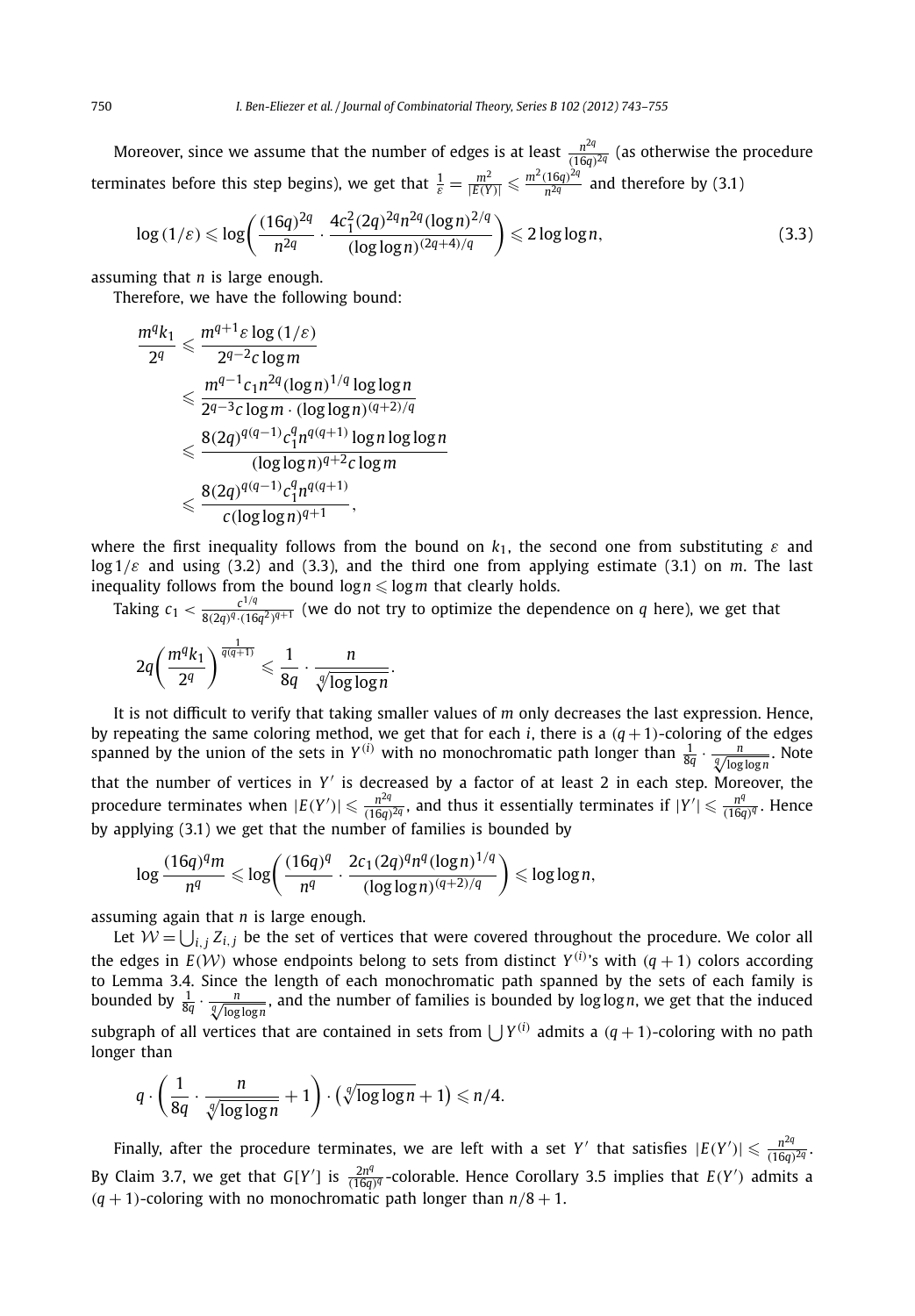We therefore found a partition of  $V(G)$  into three sets  $X, Y', W$ . The set  $E(X)$  admits a  $(q + 1)$ coloring with no monochromatic path longer than  $n/2 + q$ . The set  $E(Y')$  admits a coloring with no monochromatic path longer than *<sup>n</sup>/*8, and *<sup>E</sup>(*W*)* admits a coloring with no monochromatic path longer than  $n/4$ . We color all the edges that are either from *X* to *Y'* or from *X* to *W* or from *Y'* to W by the first color, and all the edges that are either from  $Y'$  to  $X$  or from  $W$  to  $X$  or from  $W$  to  $Y'$ by the second color. Every monochromatic path in *E(G)* that leaves one of these three sets does not return to this set. Therefore, the length of a longest monochromatic path is bounded by the sum of the lengths of longest monochromatic paths in  $X, Y', W$ , plus at most two edges between them. Thus  $E(G)$  admits a coloring with no monochromatic path longer than  $n/2 + q + n/8 + 1 + n/4 + 2 < n$ , and Theorem 1 follows.  $\square$ 

**Proof of Proposition 4.** Let *G* be a non-simple directed graph with  $(\frac{n}{3q})^{2q}$  edges. By Claim 3.7, *G* is  $2(\frac{n}{3q})^q$ -colorable, and hence by Corollary 3.5 it admits a  $(q+1)$ -coloring with no monochromatic path longer than  $n$ , and the proposition follows.  $\Box$ 

#### **4. Upper bounds**

In this section we provide an oriented graph for which every *q*-coloring of its edges contains a long monochromatic path. We start with the case of two colors. In Subsection 4.1 we define the notion of a *k*-pseudorandom digraph, and show that a random tournament on *n* vertices is *Θ(*log*n)*-pseudorandom with high probability. We next show that every red–blue coloring of a *k*-pseudorandom digraph on *n* vertices contains a directed red path of length *Ω*( $\frac{n}{k}$ ) or a directed blue path of length *Ω(n)*. This proves Theorem 3. We conclude this section by showing how to reduce the case of any fixed number of colors to the case of two colors, proving Theorem 2 and Proposition 5. For notational convenience we use *n* in this section to denote the number of vertices in a Ramsey digraph *G*, rather than the length of a target path *Pn* as in Theorem 2, Theorem 3 and Proposition 5.

#### *4.1. Pseudorandom digraphs*

We start with the following natural definition for *k*-pseudorandomness of directed graphs.

**Definition 4.1.** We say that a directed graph *G* is *k*-*pseudorandom* if for every two disjoint sets *A, B* such that  $|A|, |B| \ge k$ , there is at least one edge of *G* from *A* to *B*.

We first show the existence of a *Θ(*log*n)*-pseudorandom digraph by showing that a random tournament satisfies this property with high probability.

**Claim 4.2.** *A random tournament on n vertices is* 2 log*n-pseudorandom with high probability.*

**Proof.** Let  $T_n$  be a random tournament and fix two disjoint sets A, B of size k in  $T_n$ . Since every edge is oriented in each way uniformly and independently of the other edges, the probability that all the edges are directed from *B* to *A* is exactly 2−*k*<sup>2</sup> . Since clearly *(k*!*)*<sup>2</sup> 22*k*−<sup>2</sup> there are at most  ${n \choose k}^2 \leq \frac{n^{2k}}{(k!)^2} \leq 2^{2k \cdot \log n - 2k + 2}$  choices of ordered pairs of sets of size *k*, and thus by the union bound the probability that there are two sets of size *k* for which all the edges are oriented in one direction is bounded by

 $2^{2k \cdot \log n - k^2 - 2k + 2} = o(1)$ 

for  $k = 2 \log n$ .  $\Box$ 

We also need the following property of *k*-pseudorandom digraphs.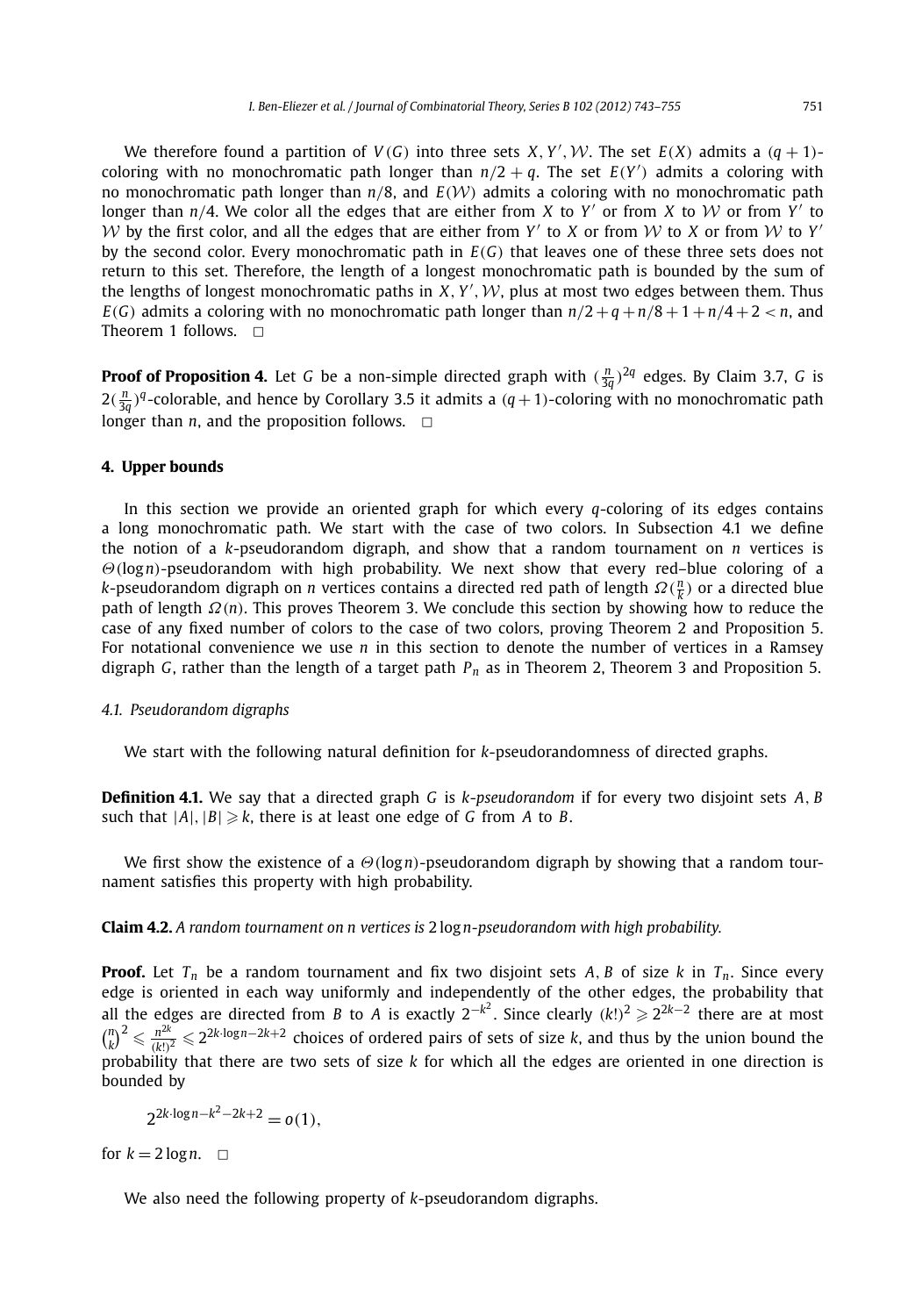**Claim 4.3.** Let G be a k-pseudorandom directed graph, and let  $A_1, A_2, \ldots, A_t$  be disjoint sets, each of size at least 2k. Then there is a directed path  $v_1v_2\ldots v_t$ , where for each  $1\leqslant i\leqslant t$ ,  $v_i\in A_i$ .

**Proof.** We say that a vertex  $u_j \in A_j$  is good if there is a directed path  $u_j u_{j+1} \ldots u_t$  such that  $u_s \in A_s$ ,  $s = j, \ldots, t$ . Clearly, our goal is to prove that there is a good vertex in  $A_1$ . Denote by  $A_j^*$  the set of good vertices in  $A_j$ . By definition, every vertex in  $A_t$  is good, and thus  $|A_t^*| \geqslant 2k$ . Also, if  $u_{j+1} \in A_{j+1}^*$ and there is an edge from  $u_j$  to  $u_{j+1}$ , then  $u_j \in A_j^*$ . Using a reverse induction, assume that we know that for some  $j \leqslant t$ ,  $|A_j^*| \geqslant k$ , then since *G* is *k*-pseudorandom all but at most *k* of the vertices in  $A_{j-1}$  have an edge to  $A_j^*$ . Therefore, all but at most  $k$  of the vertices in  $A_{j-1}$  are actually in  $A_{j-1}^*$ , and thus  $|A_{j-1}^*| \geq k$ . We conclude that  $|A_1^*| \geq k$  and thus there is a path as required.  $\Box$ 

The following lemma shows that every *k*-pseudorandom graph contains a long path. The proof follows ideas from [9,7].

**Lemma 4.4.** *Let G be a k-pseudorandom oriented graph on n vertices. Then G contains a directed path of*  $length n - 2k + 1.$ 

**Proof.** Recall that the DFS (Depth First Search) is a graph algorithm that visits all the vertices of a (directed or undirected) graph *G* as follows. It maintains three sets of vertices, letting *S* be the set of vertices which we have completed exploring them, *T* be the set of unvisited vertices, and  $U = V(G) \setminus (S \cup T)$ , where the vertices of *U* are kept in a *stack* (a *last in, first out* data structure). The DFS starts with  $S = U = \emptyset$  and  $T = V(G)$ .

While there is a vertex in  $V(G) \setminus S$ , if U is non-empty, let v be the last vertex that was added to *U*. If *v* has a neighbor  $u \in T$ , the algorithm inserts *u* to *U* and repeats this step. If *v* does not have a neighbor in *T* then *v* is popped out from *U* and is inserted to *S*. If *U* is empty, the algorithm chooses an arbitrary vertex from *T* and pushes it to *U*.

We are now proceed to the proof of the lemma. We execute the DFS algorithm. We let again *S, T , U* be three sets of vertices as defined above. At the beginning of the algorithm, all the vertices are in *T* , and at each step a single vertex either moves from *T* to *U* or from *U* to *S*. At the end of the algorithm, all the vertices are in *S*. Therefore, at some point we have  $|S|=|T|$ . Observe crucially that all the vertices in *U* form a directed path, and that there are no edges from *S* to *T* . We conclude that  $|S| \le k - 1$ , and therefore  $|U| \ge n - 2k + 2$ , so there is a directed path with  $n - 2k + 1$  edges in *U*, as required.  $\Box$ 

#### *4.2. The case of two colors*

In this subsection we prove that every *k*-pseudorandom directed graph on *n* vertices has a monochromatic red path of length  $\Omega(\frac{n}{k})$  or a monochromatic blue path of length  $\Omega(n)$ , and this will prove Theorem 3. We prove the following main lemma.

**Lemma 4.5.** *Let G be a k-pseudorandom directed graph on n vertices. Then every red–blue coloring of its edges yields a red directed path of length <sup>n</sup>* <sup>28</sup>*<sup>k</sup> or a blue directed path of length n/*28*.*

**Proof.** Fix a red–blue coloring of  $E(G)$ . Let  $G_R$  be the *red graph*, that contains only the red edges.

If  $G_R$  contains a directed path of length  $\frac{n}{14k}$ , we are done. Otherwise, by the Gallai–Roy theorem (Theorem 2.2),  $G_R$  is  $\frac{n}{14k}$ -colorable and therefore has a partition into  $\frac{n}{14k}$  independent sets. We partition these independent sets into sets of size exactly 7*k*, rounding down the remaining vertices (in particular, we remove every independent set smaller than 7*k*). Since we remove at most 7*k*  $\cdot \frac{n}{14k} = n/2$ vertices, we remain with  $t \ge \frac{n}{14k}$  independent sets  $B_1, B_2, \ldots, B_t$ , each containing exactly 7*k* vertices.

Note that each  $B_i$ ,  $1 \leqslant i \leqslant t$ , spans a *k*-pseudorandom graph and contains only blue edges. Therefore, by Lemma 4.4, each *Bi* contains a blue path of length at least 5*k*. Since there is a directed edge from the last *k* vertices of this path to the first *k* vertices in the path, we conclude that each *Bi* contains a directed blue cycle *Ci* of length at least 3*k*.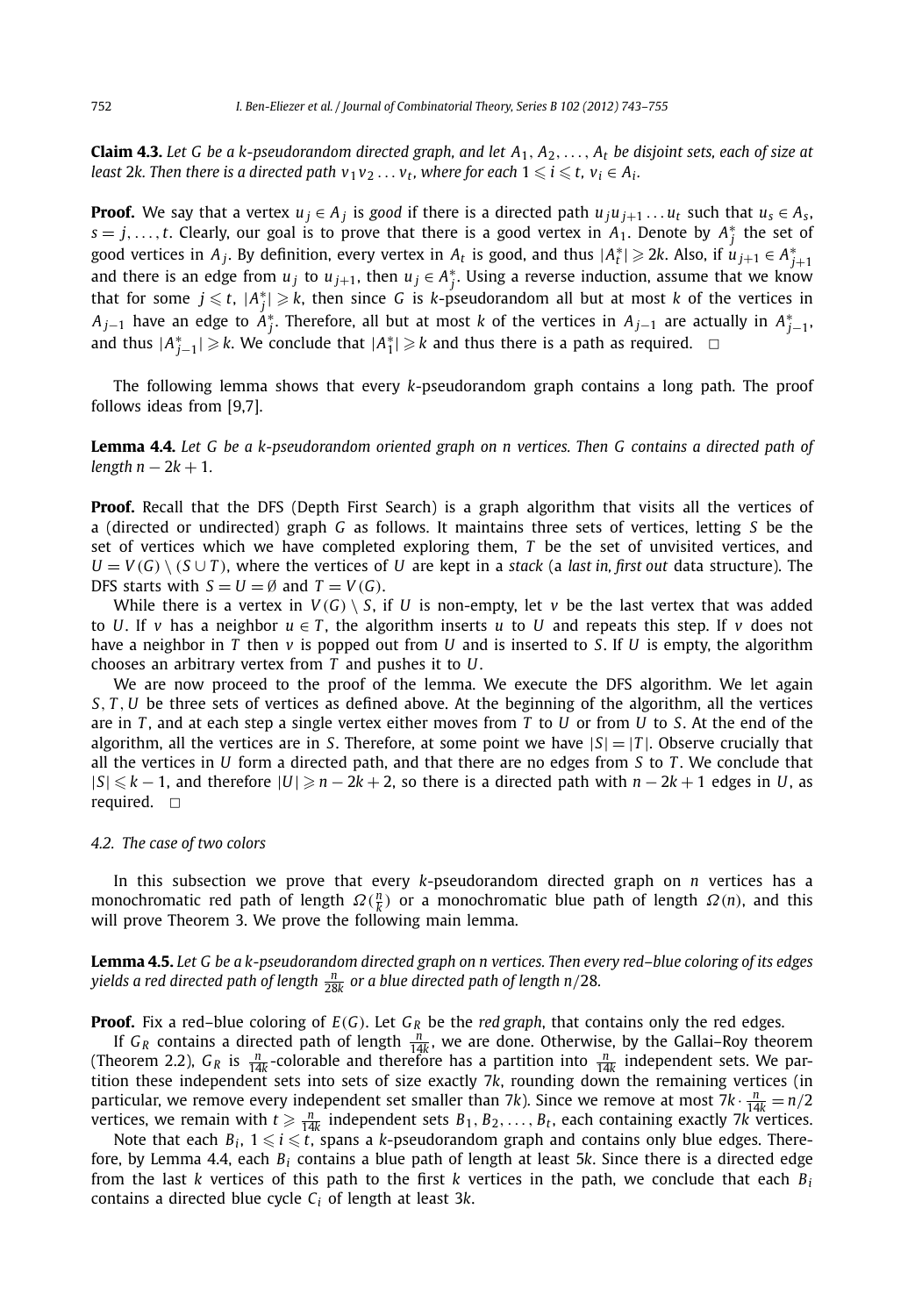We next construct an auxiliary complete symmetric directed auxiliary graph *H* on *t* vertices in which each vertex corresponds to a cycle  $C_i$ , and with a slight abuse of notation we denote these vertices by  $C_1, C_2, \ldots, C_t$ . We color the edge from  $C_i$  to  $C_i$  by blue if there are at least *k* vertices in  $C_i$  that have blue edges directed towards  $C_j$ , and red otherwise. Since *H* is complete and symmetric, by Raynaud's theorem (Theorem 2.1), it has a monochromatic path of length  $t/2 \geq \frac{n}{28k}$ . Let  $C_{i_1}, C_{i_2}, \ldots, C_{i_{t/2}}$  be the vertices in *H* along the path, each such vertex represents a cycle. We complete the proof by considering the following two cases.

*H* contains a red path of length  $t/2$ . For each  $C_{i_j}$  there is a set  $R_{i_j}$  for which only red edges are going towards  $C_{i_{j+1}}$ . Moreover, for every  $1 \leqslant j \leqslant t/2$  we have  $|R_{i_j}| \geqslant 2k$ . Observe that all the edges from  $R_{i_j}$  to  $R_{i_{j+1}}$  are red, and therefore by Claim 4.3, there is a red path of length  $t/2 \geq \frac{n}{28k}$  with exactly one vertex from each  $R_i$ , as required.

*H* **contains a blue path of length**  $t/2$ **.** Call a vertex in  $C_i$  an *endpoint* if it has a blue edge towards  $C_{i_{j+1}}$ . By the assumption, there are at least  $k$  endpoints in  $C_{i_j}$  for every  $1 \leqslant j \leqslant t/2$ , and therefore from each vertex in  $C_{i_j}$  there is a path of length at least  $k - 1$  that ends at some endpoint, in which we can travel along one additional edge towards  $C_{i_{j+1}}$ . We construct a blue path of length  $\frac{n}{28}$ by taking an arbitrary path of length *k* − 1 that ends at some endpoint in *Ci*<sup>1</sup> , moving through the endpoint to  $C_i$ , walking through such a path to an endpoint of  $C_i$ <sub>2</sub> and so on till we arrive at  $C_{i/2}$ , where we can again walk along a path of length at least  $3k - 1$  (that visits all the vertices in  $C_{i_1/2}$ ). We conclude that there is a blue path of length at least  $k \times \frac{n}{28k} = \frac{n}{28}$ , as claimed.

Lemma 4.5 and Theorem 3 follow.  $\Box$ 

#### *4.2.1. Explicit constructions*

Given an explicit construction of a *k*-pseudorandom tournament on *n* vertices, our approach shows that every red–blue coloring of such a tournament has a monochromatic path of length  $\Omega(\frac{n}{k})$ . A simple construction of a *k*-pseudorandom tournament is given by Quadratic Residue tournaments, defined as follows (see [4, Chapter 9]). Let  $p \equiv 3 \mod 4$  be a prime number. The vertices of the tournament  $T_p$ are all the elements in the finite field  $\mathbb{Z}_p$ . For two vertices *i* and *j*, there is an edge from *i* to *j* if and only if  $i - j$  is a quadratic residue. It can be shown that since  $p \equiv 3 \mod 4$ ,  $-1$  is a quadratic nonresidue and therefore for each *i, j* either there is an edge from *i* to *j* or an edge from *j* to *i* but not both. This construction gives  $k = \Theta(\sqrt{n})$  (see [2] and [4]).

A much better construction can be based on explicit constructions of Ramsey type bipartite graphs that are provided in [5,6]. In particular, Barak et al. [6] provided an explicit construction of an *N* by *N* zero-one matrix such that every *K* by *K* sub-matrix is neither an all-ones matrix nor an allzeros matrix, where  $K = 2^{\log^{o(1)}}$ <sup>N</sup>. Observe that this implies the existence of a 2*K*-pseudorandom tournament on *N* vertices. Indeed, given such a matrix *M*, define a tournament  $T = ([n], E)$  as follows. For every  $1 \leqslant i < j \leqslant n$ , direct the edge from *i* to *j* if  $M_{i,j} = 1$  and direct it from *j* to *i* if  $M_{i,j} = 0$ . Note that *T* depends only on the entries above the diagonal of *M*. Consider two disjoint sets of vertices *A*, *B* in *T* of size 2*K*. Without loss of generality we can assume that there are a set  $A' \subset A$ and a set  $B' \subseteq B$ , each of size *K*, such that all the indices of vertices in *A'* precede all the indices of vertices in  $B'$ . Therefore, the set of edges between  $A'$  and  $B'$  corresponds to some  $K$  by  $K$  submatrix above the diagonal, which is not a constant matrix. We conclude that there is at least one edge from *A'* to *B'*, and at least one edge from *B'* to *A'*. This provides an explicit construction of a 2log*<sup>o</sup>(*1*) <sup>N</sup>* -pseudorandom tournament on *<sup>N</sup>* vertices.

#### *4.3. The general case*

Here we prove by induction on *q* that for every *k*-pseudorandom directed graph *G* on 28*kn<sup>q</sup>* vertices we have  $G \rightarrow (\overrightarrow{P_n})_{q+1}$ . Theorem 2 will clearly follow by the fact that a random tournament is *Θ(*log*n)*-pseudorandom with high probability (Claim 4.2).

The base case of the induction  $(q = 1)$  follows directly from Lemma 4.5. Suppose that the result holds for *q* colors and we next prove it for  $q + 1$  colors. Indeed, let *G* be a *k*-pseudorandom graph on 28 $kn^q$  vertices. Fix a coloring of  $E(G)$  with the colors 1, 2, ...,  $q + 1$ . Denote by  $G_{q+1} \subseteq G$  the subgraph with all edges that are colored  $q + 1$ . If  $G_{q+1}$  contains a monochromatic path of length *n* we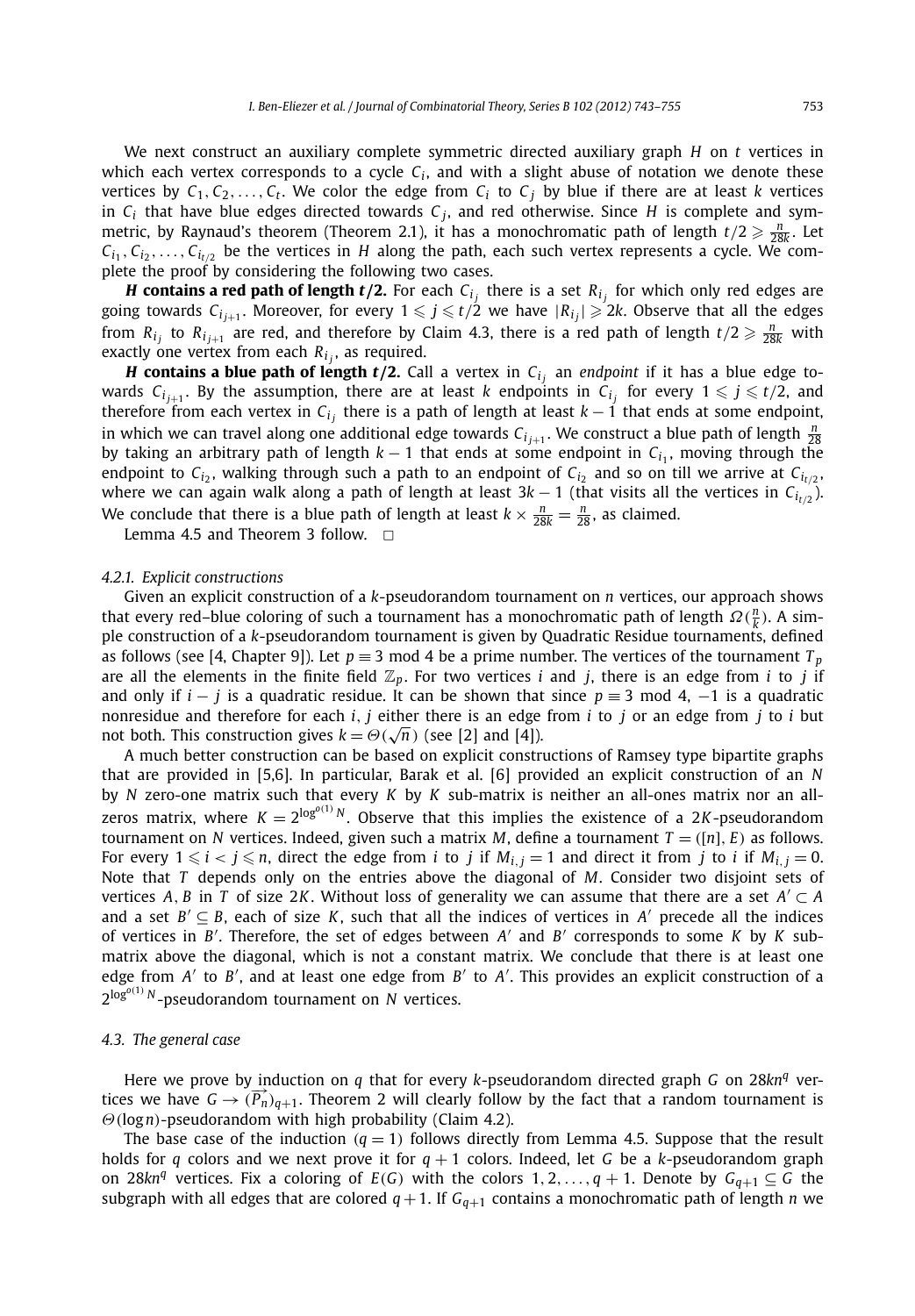are done. Otherwise, by the Gallai–Roy theorem (Theorem 2.2), we get that  $G_{q+1}$  is *n*-colorable and hence contains an independent set *A* of size  $\frac{28kn^q}{n} = 28kn^{q-1}$ .

Note that *A* spans a subgraph of *G* and hence *G*[*A*] is *k*-pseudorandom. Also, the colors of all the edges of *G*[*A*] are among  $\{1, 2, ..., q\}$ . Therefore, by the induction hypothesis  $G[A] \rightarrow (\overrightarrow{P_n})_q$ , and we conclude that *G* contains a monochromatic path of length  $n$ , as desired.  $\Box$ 

**Proof of Proposition 5.** The proof for non-simple directed graphs follows similar lines. Note that the Gallai–Roy theorem is valid for non-simple directed graphs as well. Therefore, we can use the same induction on *q*. The base case  $(q = 1)$  follows from Raynaud's theorem (Theorem 2.1). Suppose that the result holds for *q* colors, the correctness for  $q+1$  colors follows by taking a complete symmetric graph on  $n<sup>q</sup>$  vertices, and considering the subgraph with all edges colored by the  $(q+1)$ th color. If this graph contains a directed path of length *n* we are done, otherwise we find an induced subgraph of order *n*<sup>*q*−1</sup> in which all edges are colored 1, 2*,..., q*, and applying the induction hypothesis, Proposition 5 follows.  $\Box$ 

#### **5. Concluding remarks and open problems**

We proved nearly tight bounds for the size Ramsey number of a directed path for oriented graphs. We proved that every red–blue coloring of the edges of a *k*-pseudorandom graph on *n* vertices contains a red path of length  $\Omega(\frac{n}{k})$  or a blue path of length  $\Omega(n)$ , but it might be the case that this approach can also give better symmetric Ramsey bounds. An interesting question is whether every red–blue coloring of a *k*-pseudorandom graph contains a monochromatic path of length *Ω(* <sup>√</sup>*<sup>n</sup> k )*. Clearly every progress in this direction will improve our upper bounds.

Another related question is about the asymptotic behavior of the maximum length of a monochromatic path in every red–blue coloring of a random tournament. Here we proved that every tournament *T* has a coloring with no monochromatic path longer than  $O(\frac{n}{\sqrt{\log n}})$ , and also that with high probability a random tournament *T<sub>n</sub>* has a monochromatic path of length  $Ω(\frac{n}{\log n})$  in every red–blue coloring. It would be very interesting to close the gap between these bounds.

When proving the lower bound on the size Ramsey number, we study the minimal number *k* for which a certain graph can be partitioned into *k* acyclic sets. This parameter was studied, e.g., in [1], and it was conjectured that in every oriented graph  $G = (V, E)$  there is an acyclic set of size  $(1 + o(1))\frac{|V|^2}{|E|} \cdot \log \frac{|E|}{|V|}$ . If this conjecture is true, then our lower bound can be slightly improved.

It is easy to verify that there is no *k*-pseudorandom oriented graph on *n* vertices for  $k \leqslant \frac{\log n}{2}$ , as every such graph has an acyclic set of size  $\log n$  and therefore has two sets of size  $\frac{\log n}{2}$  with no edges in one of the directions. On the other hand we proved that for  $k = 2 \log n$  such graphs do exist. Hence, it will be interesting to determine the minimum *k* for which there is a *k*-pseudorandom oriented graph on *n* vertices. Another appealing question is to provide better explicit constructions of *k*-pseudorandom oriented graphs.

#### **Acknowledgments**

We thank the anonymous referees for their careful reading and valuable comments. We would also like to thank Jacob Fox for pointing out that better explicit constructions of pseudorandom tournaments follow from [5,6].

#### **References**

- [1] R. Aharoni, E. Berger, O. Kfir, Acyclic systems of representatives and acyclic colorings of digraphs, J. Graph Theory 59 (2008) 177–189.
- [2] N. Alon, Eigenvalues, geometric expanders, sorting in rounds and Ramsey theory, Combinatorica 6 (1986) 207–219.

[4] N. Alon, J. Spencer, The Probabilistic Method, third edition, Wiley, 2008.

<sup>[3]</sup> N. Alon, F.R.K. Chung, Explicit construction of linear sized tolerant networks, Discrete Math. 72 (1988) 15–19.